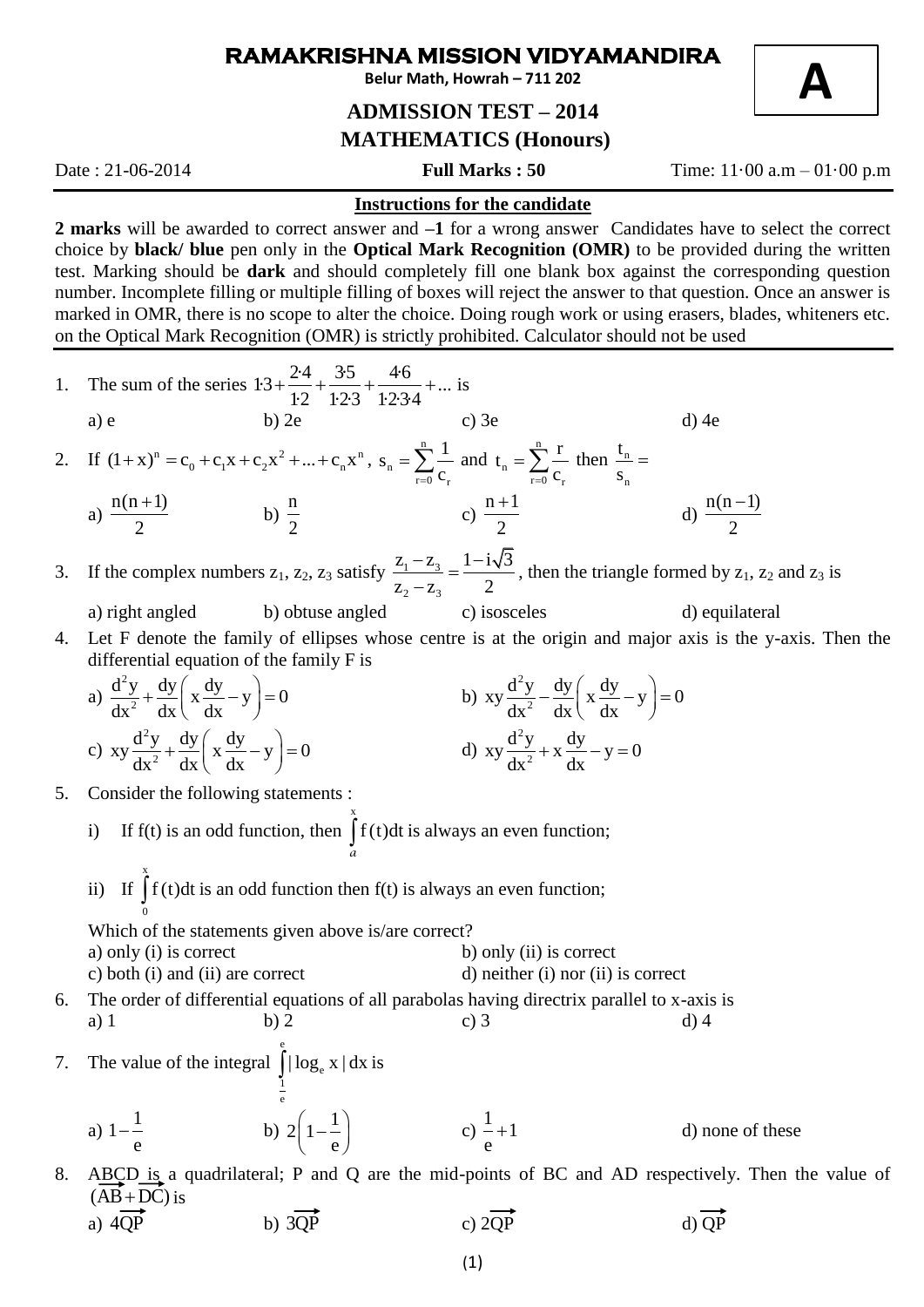| 9. | The number of ways can a committee of 5 women and 6 men be chosen from 10 women and 8 men if Mr.                                                                                                          |                                                                                                                    |                                                                                                                                                                                                                                                                     |                       |
|----|-----------------------------------------------------------------------------------------------------------------------------------------------------------------------------------------------------------|--------------------------------------------------------------------------------------------------------------------|---------------------------------------------------------------------------------------------------------------------------------------------------------------------------------------------------------------------------------------------------------------------|-----------------------|
|    |                                                                                                                                                                                                           | A refuses to serve on the committee if Mrs. B is a member, is                                                      |                                                                                                                                                                                                                                                                     |                       |
|    | a) $4410$                                                                                                                                                                                                 | b) $882$                                                                                                           | c) $3582$                                                                                                                                                                                                                                                           | d) $3528$             |
|    | 10. The value of $\int_{\frac{\pi}{2}}^{\frac{\pi}{3}} \frac{dx}{1 + \sqrt{\cot x}}$ is                                                                                                                   |                                                                                                                    |                                                                                                                                                                                                                                                                     |                       |
|    | a) $\frac{\pi}{6}$ b) $\frac{\pi}{3}$                                                                                                                                                                     |                                                                                                                    | c) $\frac{2\pi}{2}$                                                                                                                                                                                                                                                 | d) none of these      |
|    | 11. The range of the function $f(x) = log_2 \frac{sin x - cos x + 3\sqrt{2}}{\sqrt{2}}$ is                                                                                                                |                                                                                                                    |                                                                                                                                                                                                                                                                     |                       |
|    |                                                                                                                                                                                                           | a) $(1,2)$ b) $[1,2)$                                                                                              | c) $(1,2]$                                                                                                                                                                                                                                                          | d) $[1,2]$            |
|    |                                                                                                                                                                                                           | 12. If the function $f(x) = \begin{cases} \frac{\ln(1+ax) - \ln(1-bx)}{x} & , x \neq 0 \\ k & , x = 0 \end{cases}$ |                                                                                                                                                                                                                                                                     |                       |
|    | is continuous at $x = 0$ , then the value of k is                                                                                                                                                         |                                                                                                                    |                                                                                                                                                                                                                                                                     |                       |
|    | a) $a-b$                                                                                                                                                                                                  | $b) - a + b$                                                                                                       | c) $a + b$                                                                                                                                                                                                                                                          | $d) - (a + b)$        |
|    |                                                                                                                                                                                                           |                                                                                                                    |                                                                                                                                                                                                                                                                     |                       |
|    | 13. If $f(x) = 2 x  +  x - 2 $ , then $f'(1)$ is<br>$a) -1$                                                                                                                                               | $b)$ 1                                                                                                             | c) $0$                                                                                                                                                                                                                                                              | $d)$ 2                |
|    |                                                                                                                                                                                                           |                                                                                                                    |                                                                                                                                                                                                                                                                     |                       |
|    | 14. If $\ell x + my = 1$ be a normal to the parabola $y^2 = 4ax$ then<br>a) $a\ell^3 + 2a\ell m^2 = m^2$ b) $a\ell^3 - 2a\ell m^2 = m^2$ c) $a\ell^3 - 2a\ell m^2 + m = 0$ d) $-a\ell^3 + 2a\ell m = m^2$ |                                                                                                                    |                                                                                                                                                                                                                                                                     |                       |
|    |                                                                                                                                                                                                           |                                                                                                                    |                                                                                                                                                                                                                                                                     |                       |
|    | 15. If the curves $ax^2 + by^2 = 1$ and $a'x^2 + b'y^2 = 1$ cut orthogonally, then                                                                                                                        |                                                                                                                    |                                                                                                                                                                                                                                                                     |                       |
|    |                                                                                                                                                                                                           |                                                                                                                    | a) $\frac{1}{b} + \frac{1}{b'} = \frac{1}{a} + \frac{1}{a'}$ b) $\frac{1}{b} - \frac{1}{b'} = \frac{1}{a} - \frac{1}{a'}$ c) $\frac{1}{b'} - \frac{1}{b} = \frac{1}{a} - \frac{1}{a'}$ d) $\frac{1}{a} + \frac{1}{b'} + \frac{1}{a'} + \frac{1}{b'} = 0$            |                       |
|    | 16. If the lines $\ell x + my + n = 0$ , $mx + ny + \ell = 0$ and $nx + \ell y + m = 0$ are concurrent, then                                                                                              |                                                                                                                    |                                                                                                                                                                                                                                                                     |                       |
|    |                                                                                                                                                                                                           | a) $\ell - m + n = 0$ b) $-\ell + m + n = 0$ c) $\ell + m + n = 0$                                                 |                                                                                                                                                                                                                                                                     | d) $\ell + m - n = 0$ |
|    | 17. The area bounded by the curves $y =  x-1 $ and $y = 3- x $ is                                                                                                                                         |                                                                                                                    |                                                                                                                                                                                                                                                                     |                       |
|    | a) $1$ sq. unit                                                                                                                                                                                           | b) $3$ sq. unit                                                                                                    | c) $2$ sq. unit                                                                                                                                                                                                                                                     | $d)$ 4 sq. unit       |
|    | 18. The circumcentre of the triangle formed by the lines $x + y = 0$ , $x - y = 0$ and $\ell x + my = 1$ is given by                                                                                      |                                                                                                                    |                                                                                                                                                                                                                                                                     |                       |
|    |                                                                                                                                                                                                           |                                                                                                                    | a) $\left(\frac{\ell}{\ell^2-m^2}, \frac{-m}{\ell^2-m^2}\right)$ b) $\left(\frac{-\ell}{\ell^2-m^2}, \frac{m}{\ell^2-m^2}\right)$ c) $\left(\frac{\ell}{\ell^2-m^2}, \frac{m}{\ell^2-m^2}\right)$ d) $\left(\frac{-\ell}{\ell^2-m^2}, \frac{-m}{\ell^2-m^2}\right)$ |                       |
|    | 19. If $\alpha, \beta$ be two different roots of the equation $a \cos \theta + b \sin \theta = c$ , then the value of $\sin(\alpha + \beta)$ is                                                           |                                                                                                                    |                                                                                                                                                                                                                                                                     |                       |
|    |                                                                                                                                                                                                           | a) $\frac{2ab}{a^2-b^2}$ b) $\frac{2ab}{a^2+b^2}$ c) $\frac{-2ab}{a^2-b^2}$                                        |                                                                                                                                                                                                                                                                     |                       |
|    |                                                                                                                                                                                                           |                                                                                                                    |                                                                                                                                                                                                                                                                     | d) none of these      |
|    | 20. If n is an integer then the general solution of $\tan x - \cot x = \csc x$ is                                                                                                                         |                                                                                                                    |                                                                                                                                                                                                                                                                     |                       |
|    | a) $(2n+1)\pi$                                                                                                                                                                                            | b) $2n\pi \pm \frac{\pi}{3}$ c) $(2n+1)\pi$ , $2n\pi \pm \frac{\pi}{3}$                                            |                                                                                                                                                                                                                                                                     | d) none of these      |
|    | 21. Let $X = \{1, 2, 3, 4, 5\}$ . The number of subsets of X containing more than one element is                                                                                                          |                                                                                                                    |                                                                                                                                                                                                                                                                     |                       |
|    | a) $24$                                                                                                                                                                                                   | $b)$ 25                                                                                                            | c) $26$                                                                                                                                                                                                                                                             | $d)$ 27               |
|    | a) $54$                                                                                                                                                                                                   | 22. The number of nonconstant maps from $\{1,2,3\}$ to $\{1,2,3,4\}$ is<br>$b)$ 60                                 | c) $64$                                                                                                                                                                                                                                                             | $d$ ) 72              |
|    | a) 32                                                                                                                                                                                                     | 23. The number of reflexive relations on the set $\{1,2,3\}$ is<br>$b)$ 48                                         | c) $64$                                                                                                                                                                                                                                                             | $d)$ 80               |
|    |                                                                                                                                                                                                           |                                                                                                                    |                                                                                                                                                                                                                                                                     |                       |